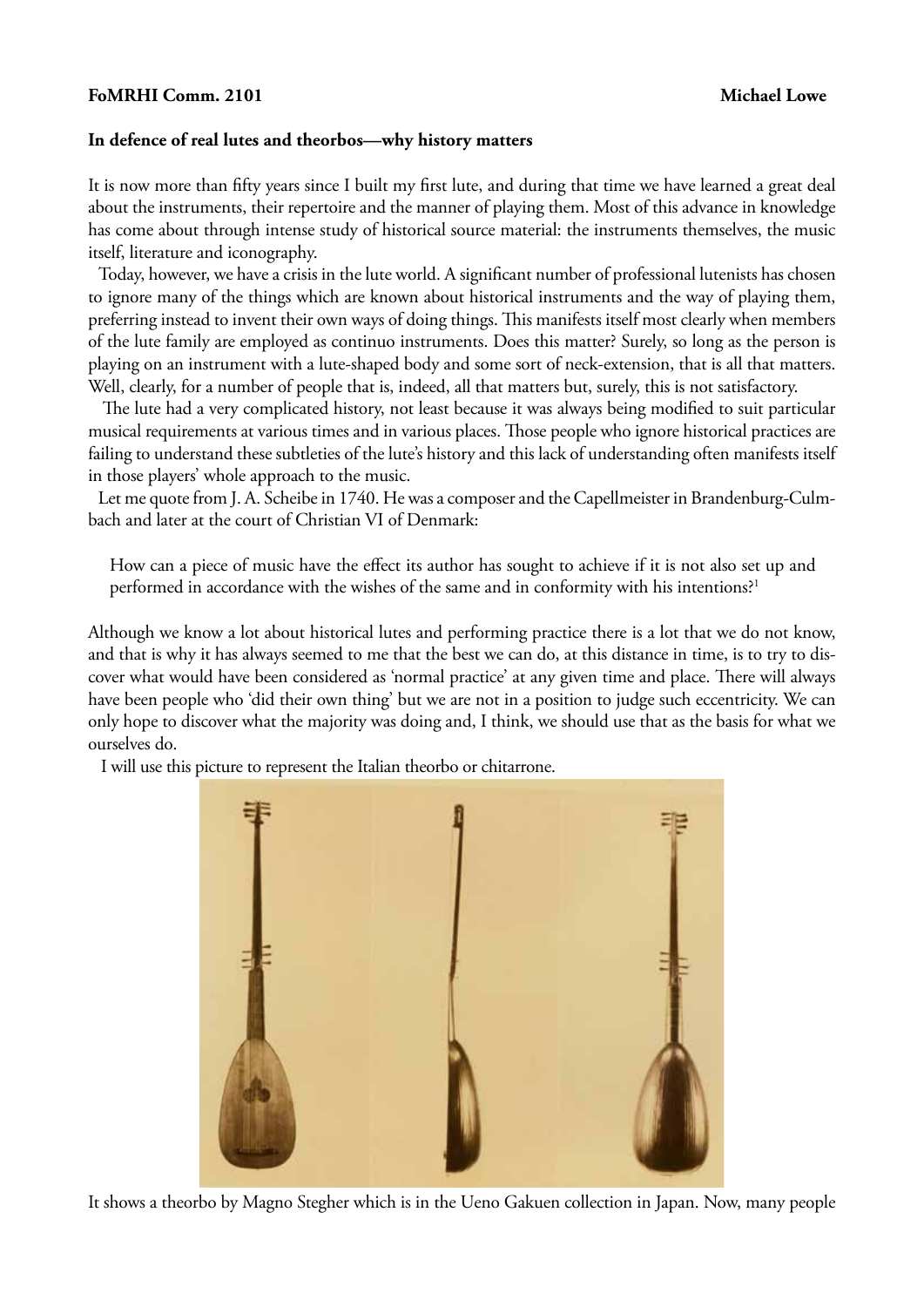think that the defining characteristic of the theorbo is its long neck-extension. Of course, it isn't! The theorbo actually seems to pre-date the invention of the extended neck. No, the defining characteristic is the tuning, i.e. the lowering by an octave of the first or first and second courses, and this was done for one reason only. Because of the large size of the instrument and the long string-length of the fingerboard-strings, it was physically impossible to tune those courses up to lute pitch.

 If we think about an all-gut-strung renaissance lute, it is a treble-heavy instrument. When such an instrument plays with other lutes or with other instruments, the bass gets lost. As musical styles changed towards the end of the 16th century it became even more important to have some sort of lute with a strong bass which could cope with music which was strongly founded on its bass line. Experimentation showed that by taking, for example, a 6- or 7- course bass lute in D and restringing it so that it could be tuned to G or even A, the resulting thinner strings on the lower courses together with the large size of the bass-lute body produced a louder and clearer bass response. Of course, because of the long string-length, it then became impossible to tune the first, and often the first and second courses, up to lute tuning and they were lowered an octave. The evidence implies that the impossibility of tuning the first and second courses up to lute pitch was the only reason why these courses were tuned an octave lower. Conversely, if a theorbo is small enough to allow the second course to be tuned to the higher octave, this should be done.

 These days I see many players, mainly in Europe, playing on small theorbos which really do not need their second courses tuned down an octave, even though those players persist in doing this. This completely misunderstands the true nature of the theorbo—its large size is the very essence of it.

Michael Praetorius, in 1619, said of the theorbo:

Because of the large and wide finger stretches, coloratura and divisions are not possible, moreover a common and appropriate technique must be used.<sup>2</sup>

I imagine that Praetorius never had the opportunity to hear the great Italian virtuosi.

 As I said, theorbos were big instruments. This Magno Stegher has string lengths of 92 cm and 169.5 cm. Here are just a few further examples:

Magno Dieffopruchar, London Royal College, 93.4 and 170 cm Matteus Buchenberg, Victoria and Albert Museum, 89.0 and 159 cm Matteus Buchenberg, Brussels Royal Museum, 99.2 cm Magno Graill, Rome, 96.4 and long neck broken off at 180 cm Matteo Sellas, Paris, 89.0 cm (neck-extension cut in 18th century) Giorgio Sellas, Paris, 96.7 and 177.3 cm Martin Kaiser, Paris, 88.4 and 175 cm Giovanni Tessler, Christies' sale, 89.6 and 176 cm.

And below is some pictorial evidence.







Back of a chitarrone by Mattheus Buchenberg, Rome 1608, private collection.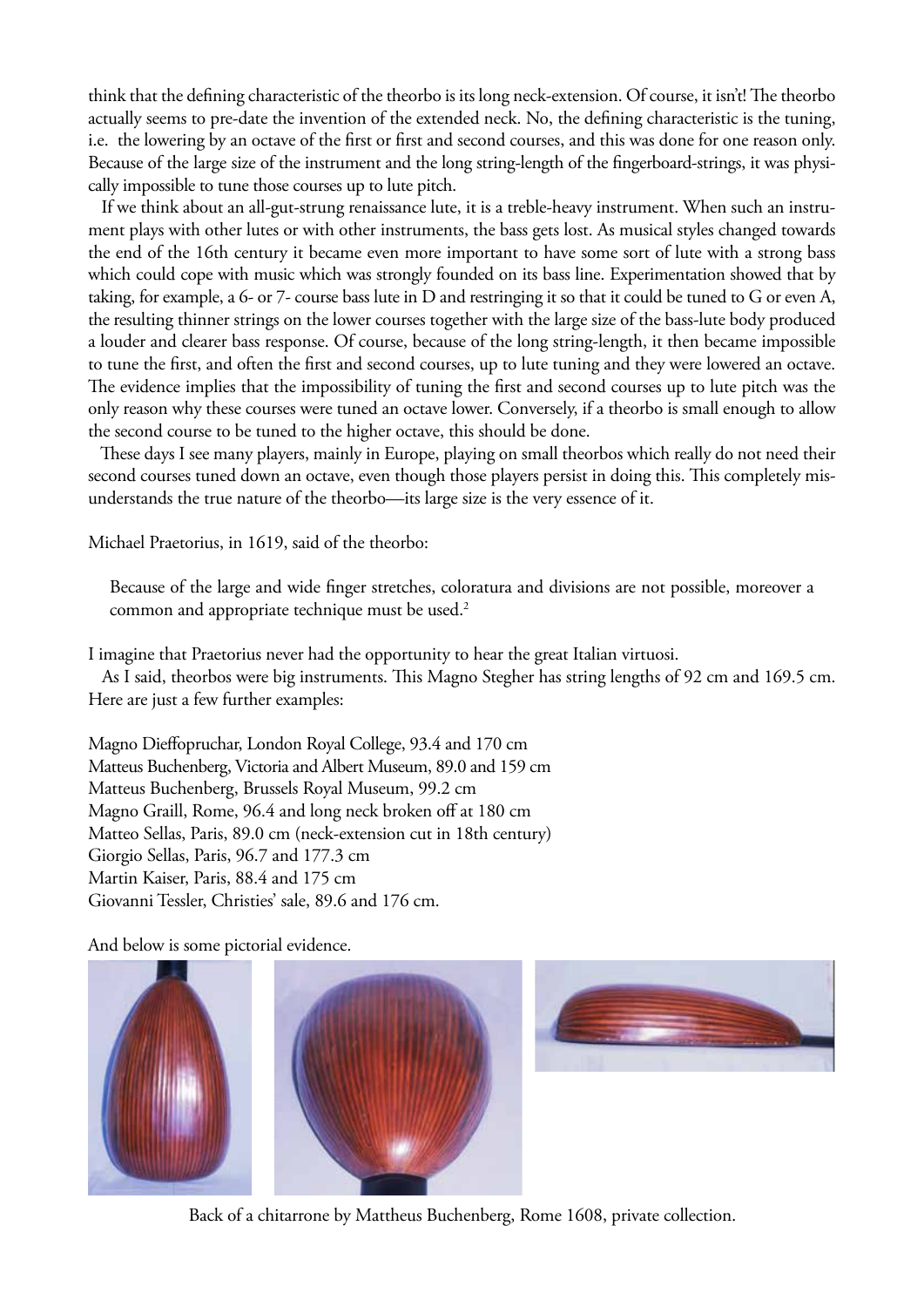This Matteus Buchenberg instrument has a string length of around 99 cm. These illustrations show the characteristic flattened back of the Italian chitarrone.



Engraving by Stephanus Picart of a painting by Lionello Spada (1576–1622, Paris, Louvre.

This engraving was made after the painting by Lionello Spada which was in the collection of Louis XIV.



Painting by Ludovico Lana (*c*.1597–1646) of Geronimo Valeriani, lutenist to the Duke of Modena (the title on the music is 'Corrente per la tiorba').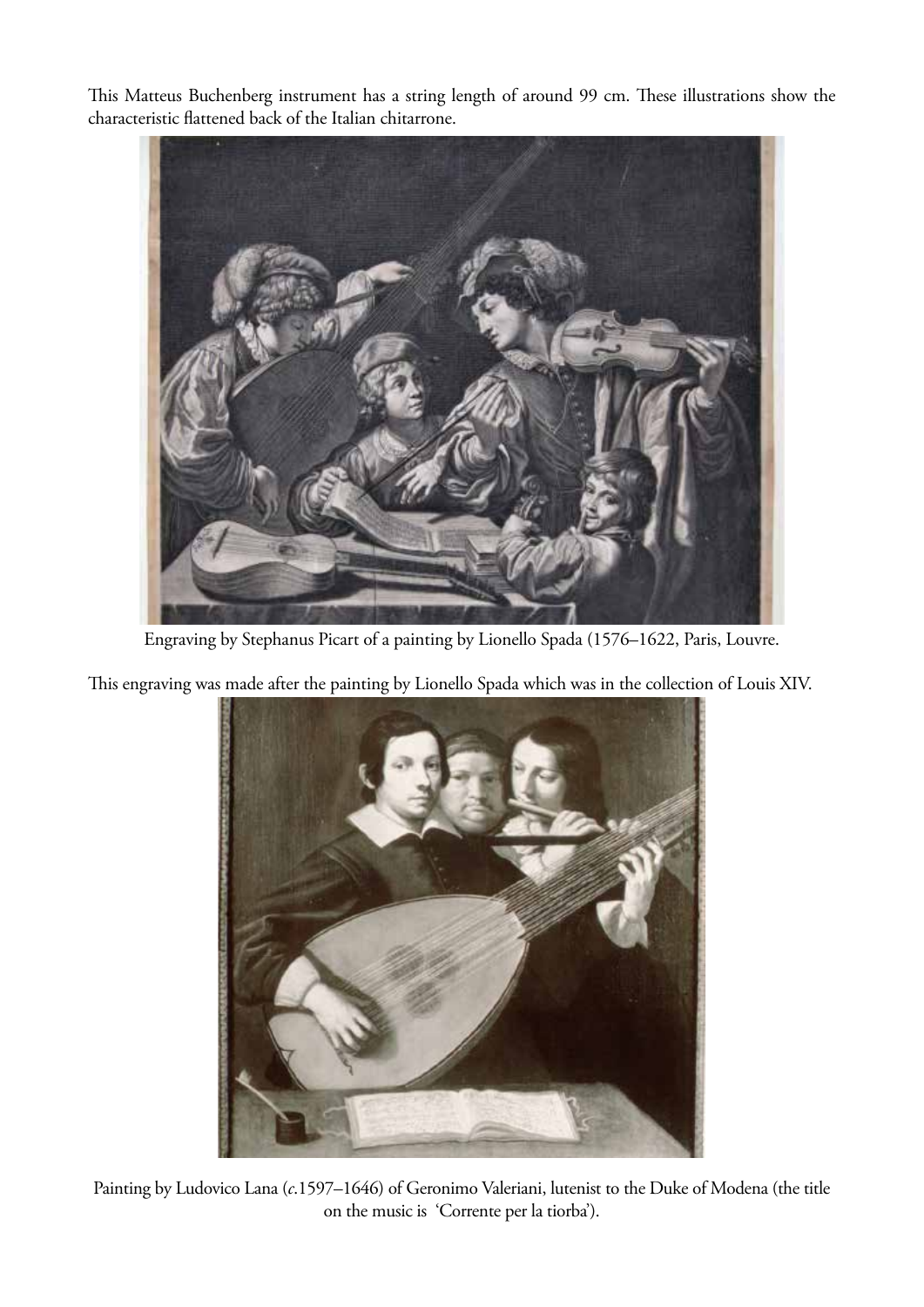

Portrait of Gerolamo Gallo by Luciano Borzone *c.*1625 (the brand-mark painted at the top of the soundboard shows that this theorbo was made by Buchenberg).



Left: Coloured drawing by Jacopo Confortini (1602–72), Florence; right: Lady playing a large French theorbo, Sotheby's, lot no. 441, 29th October 2014.

This last is an important painting showing the whole of a French theorbo with all the characteristic details which we know from other iconography and the surviving instrument in the Yale collection, discussed below. Note the right-hand position in all of these pictures. This could well tell us something about string tension as well as tone quality.

 As I said, I see many people today playing on instruments which are far too small to be real theorbos, or, at least, are only suitable as theorbos with just the first course lowered an octave like the 1611 Venere in Vienna, $^3$  or the Matteo Sellas instrument in Brussels. $^4$ 

 'Ah!,' these players say, 'it is impossible to play the solo repertoire on such large theorbos!' Let us imagine that I am about to organise a concert. I ask a violinist if he would play the Elgar 'cello concerto. The violinist would, no doubt, protest that he did not play the 'cello, but only the violin. I would reply, 'What is the problem? Both instruments belong to the same family, they both have four strings, they are tuned in fifths and they are played with a bow.' Still, the violinist would protest that he did not play the 'cello. Ridiculous, of course, and yet, every lutenist who gets a theorbo thinks he should be able to rattle off the music of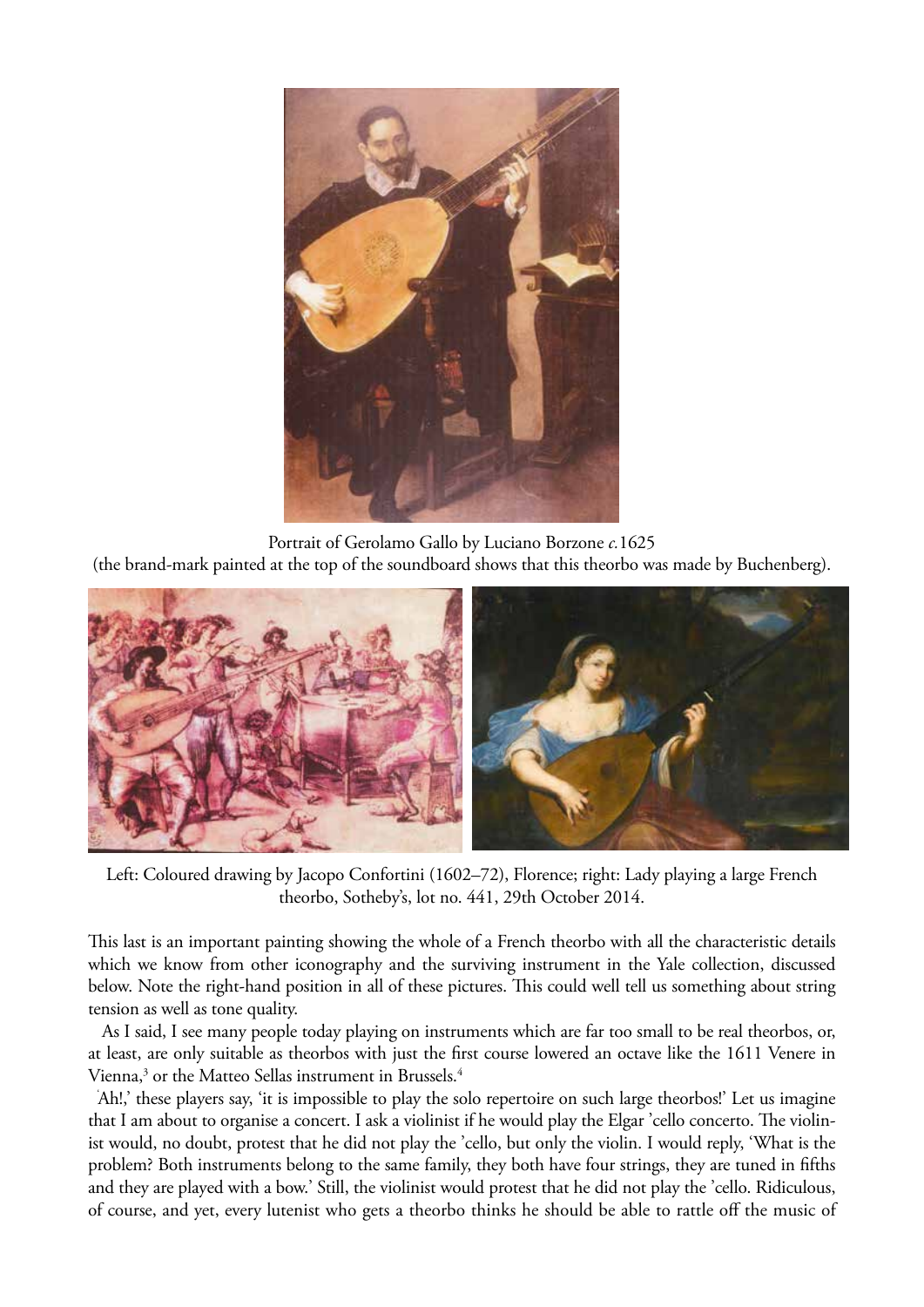the greatest theorbo virtuosi. When they find they can't do it, they decide that the problem must be the instrument and they go off to a maker and commission a small instrument which is easier to play. Well, a theorbo is no more a lute than a 'cello is a violin! Indeed, the difference between the string length of a violin and that of a 'cello is similar to that between a G lute and a proper-sized theorbo! It is worth listening to the recordings of those players who do play the solo music on the proper-sized instruments. After all, I don't think there is any evidence that people in the 17th century were all giants!

 'Well, it is so difficult to travel with those large theorbos.' Imagine that you were attending a performance of Brahms' *German Requiem* and you were very surprised to see that the harpist, instead of playing on a proper orchestral harp, was playing on a small, late-15th-century-style gothic harp. You would be equally surprised, upon asking the harpist why they were doing this, to hear the reply, 'Well, it is so difficult to travel with an orchestral harp and I find the small gothic model so much more convenient.'

 I am not aware that double-bass players go to their instrument makers and, since they find their instrument so awkward to play and so difficult to travel with, ask, 'Could you, please build me a double-bass the size of a 'cello?'

 Why is it that lutenists seem to feel free to invent all sorts of distortions of historical practice? Is it because they do not understand the complex history of the lute? Or, perhaps, they do know what they should be doing, but just don't care. Perhaps it is because, unlike with other instruments, very few lutenists have the opportunity to play on historical lutes and so they are less familiar with the 'real thing'. When some lutenists order an instrument from a maker these days it seems a little like ordering a meal in a restaurant. 'I would like such and such but could I have it without this but with some of that instead?'

 I notice, also, that many players today use seven or eight courses on their theorbo fingerboards when the usual disposition on the vast majority of historical theorbos was six courses on the fingerboard and eight diapasons. They say that they must be able to play the low chromatic notes A flat/G sharp and F sharp, but no theorbist in the 17th century could ever play these notes because, with only six courses on the fingerboard, they simply did not exist on the theorbo unless the diapasons were re-tuned.

 I once had a client who, having played on my French theorbo, decided that it was this type of instrument which would suit his needs best. 'Of course,' he said, 'I would need to have eight courses on the fingerboard'. When I asked him 'why?' and he replied that he had to be able to play the chromatic bass notes because they were written in the music and music directors expected him to be able to play them, I pointed out to him that no theorbist in the 17th century could have played those notes. He couldn't understand why I refused to do what he wanted as he said that it was a very simple thing to do. I replied that that was exactly why I wouldn't do it because it was just as simple in the 17th century but those players and makers chose not to do it. If we start to see problems with historical instruments and begin to invent new instruments to solve those perceived problems, then we shall never discover how the players in the past dealt with these matters which they, clearly, did not see as problems. This particular client, of course, simply went to another lutemaker who provided him with exactly what he wanted.

 Incidentally, many Italian theorbos have double courses on the fingerboard; even the largest sized ones. How many players today follow this practice?

 Of course, one can understand how these unhistorical practices spread wider and wider and become accepted. The player, when the music director asks him to do things of which the historical instrument is incapable, fears that he will not get further employment unless he gets an instrument which can fulfill the director's wishes. The maker fears that he will not get further orders unless he provides the player with everything he asks for.

 One important piece of evidence that shows that a 76 cm string length is too short for tuning in A with the first and second courses lowered comes from France. Towards the end of the 17th and into the 18th century there was a smaller theorbo, the 'théorbe des pièces' or 'lesser French theorbo fitt for lessons' as the Talbot MS describes it. In that manuscript, measurements for such an instrument are given and, indeed, one survives in the Yale University collection. It was made by Wendelio Venere, converted to a small French theorbo and later to an angélique. The string length is 74.3 cm. But what is significant is that it is intended to be tuned in D, a fourth higher than the usual A tuning. Can you think of any other plucked instrument where one string length can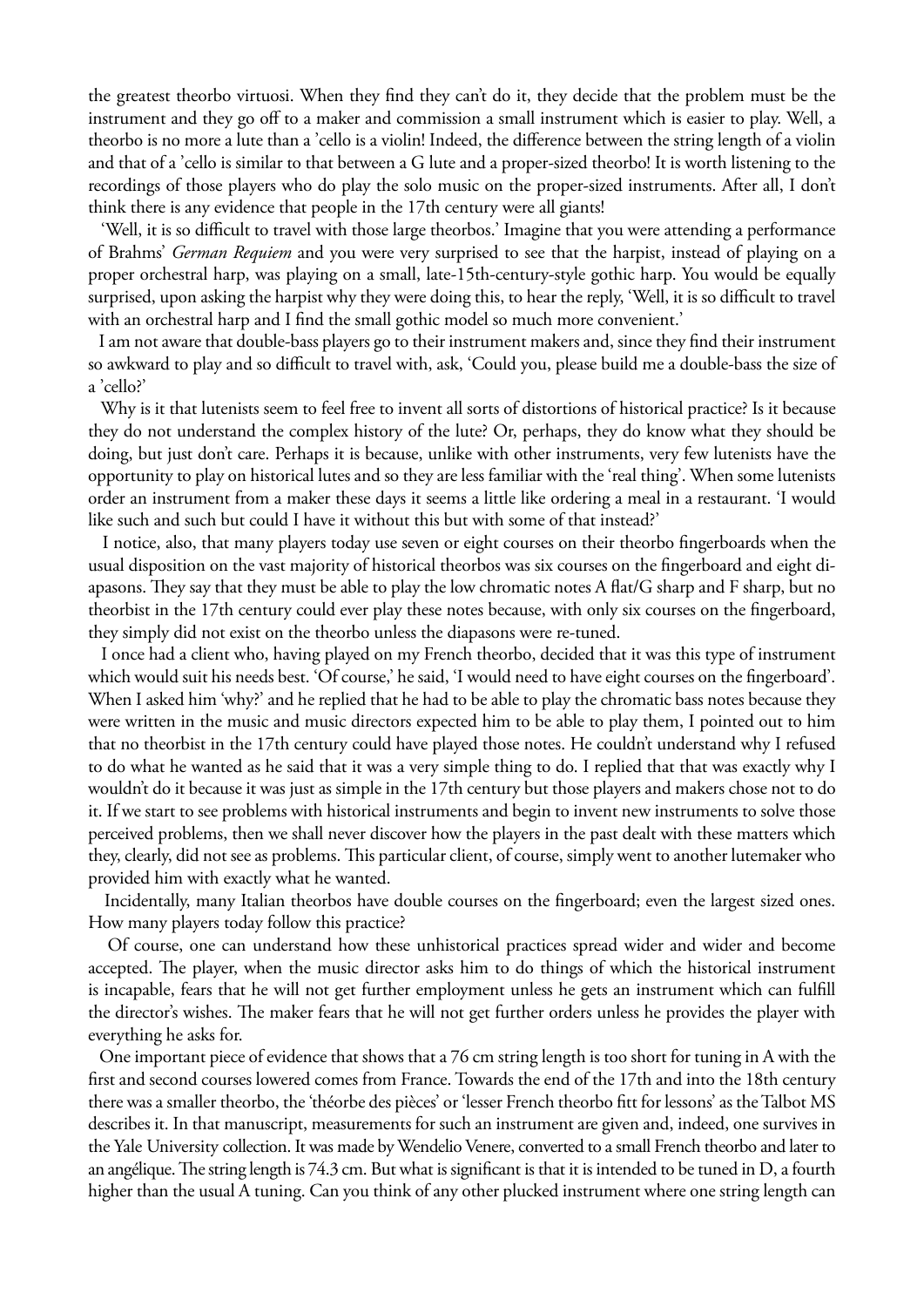serve two different tunings a fourth apart? That would go against the whole theory of instrument design at a time when definite proportions were being used.

 The other very important plucked continuo instrument is, of course, the archlute. There are two main kinds; the one we tend to call the 'liuto attiorbato' and then the long-necked archlute. Both of these instruments are true lutes and, therefore, will always have double courses on the fingerboard. This is nothing unusual; after all, it is worth remembering that almost all plucked instruments of this period had double courses: lute, cittern, orpharion, bandora, renaissance guitar, baroque guitar and mandolin. The only real exceptions to this are most French theorbos; some Italian theorbos and the angélique.

 The 'liuto attiorbato' (see an example by Sellas, below) is really the Italian baroque lute and usually has six or seven double courses on the fingerboard (sometimes a single chanterelle) and double diapasons making 11, 13 or 14 courses in all.

 There is one instrument by Magno Dieffopruchar (presumably converted by Sellas, see below) which has 17 courses (10 x 2 and 7 x 2, though the bridge has only 32 holes), all double. This is a large instrument of 69 cm string length. (See futher photographs in *The Lutezine* 118, p. 15.)

 (Editors note: see *The Lutezine* 126 for Mimmo Peruffo's discussion of the musical inadequacy of plain gut bass strings: single diapasons on the liuto attiorbato were probably not an option, since without a very long neck, the added clarity of tone that came from octave double stringing was needed alongside gut basses that were too short and fat to make a really good bass sound.)



Left: Liuto attiorbato by Matteo Sellas, Venice 1638, Paris E1028; right: Liuto attiorbato by Magno Duiffopruchar, Venice, Barcelona MNAC, 404.

The long-necked archlute, I assume, was an attempt to combine the virtues of the lute with those of the theorbo. Like the theorbo, they had six courses on the fingerboard and eight single diapasons. The fingerboard strings were always double (sometimes with a single chanterelle).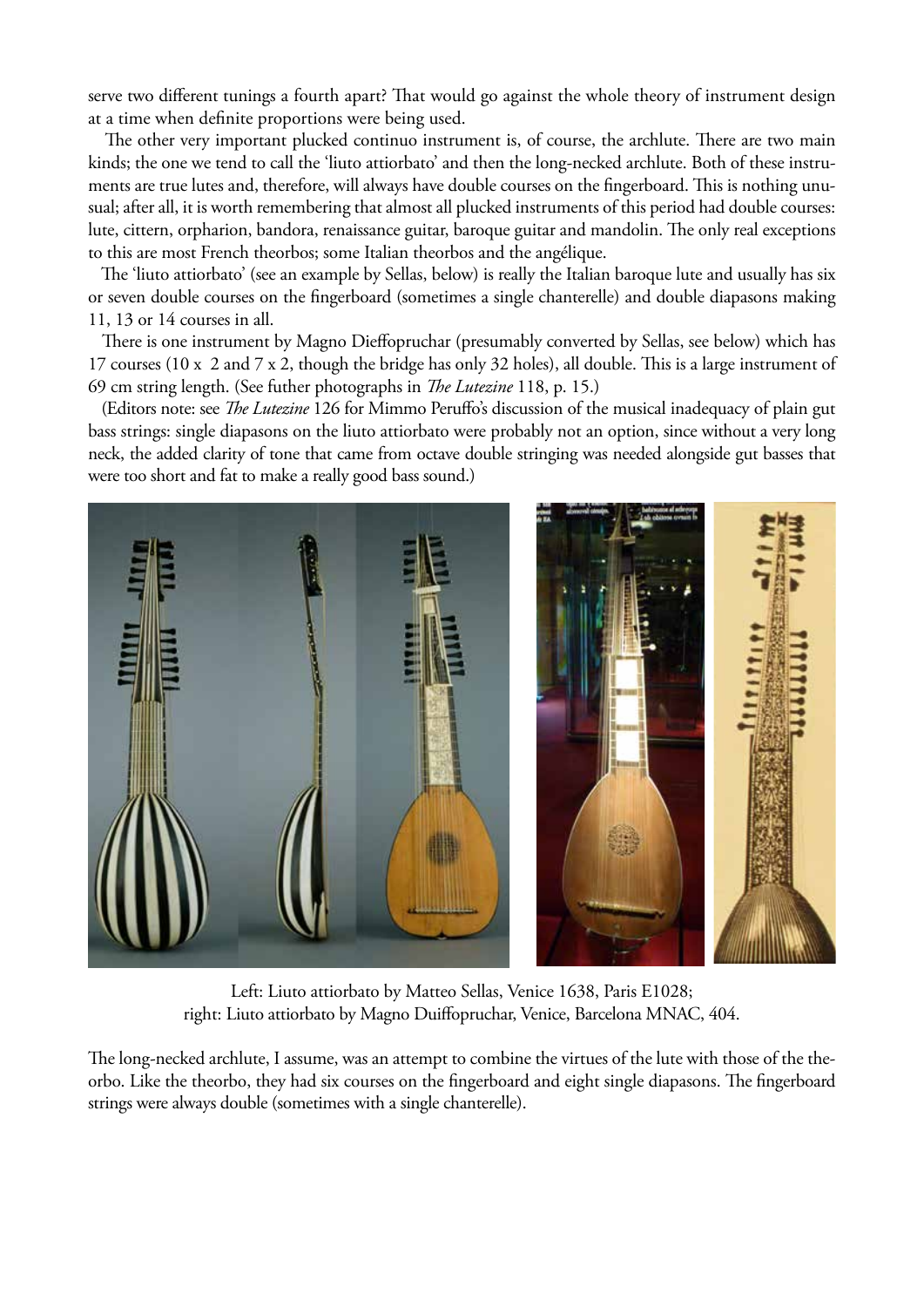

Left: Archlute by Magno Dieffopruchar, Venice, Vienna, C45; centre: Archlute by David Techler, Rome; New York Metropolitan Museum; right: Portrait of an archlute player by Francesco Trevisani (1656–1746)

A large number of players today are removing half the strings from their archlutes and 'liuti attiorbati' and some even from 13-course German baroque lutes. Why do they do this? Perhaps it is because most people nowadays tend only to play on single-strung theorbos and think the archlute ought to be the same. Perhaps they think it enables them to play more loudly and, as we know, these days loudness is considered a major virtue in music. Granted, it is more difficult to make a good, strong sound on double courses but, just as violinists, flautists etc. have to learn how to make a good sound on their instruments, so, I'm afraid, lutenists must learn likewise. Perhaps these players have never managed to banish from their minds the aesthetic of the modern guitar which, of course, has nothing whatsoever to do with our historical instruments.

 So far as I am aware, these single-strung archlutes are a completely modern invention and did not exist at all in times past. They are, perhaps, most closely related to the 'Wandervogellauten' of the early 20th-century German folk-revival.

 I often think that people imagine these days that the role of plucked continuo is to provide a constant background of sound—a clatter of plucking, just as younger people, getting on a bus or train, immediately stick things in their ears so that they can have a constant background noise, clearly being afraid of silence or their own thoughts. I think the use of these unhistorical instruments encourages this.

 A little while ago I went to a concert at the Wigmore Hall given by a well-known ensemble who were playing a programme of wonderful 17th-century French music. I noticed that the music director did not choose to play continuo on a modern Steinway concert grand piano but on a French-style harpsichord. The plucked continuo, however, was on one of these newly-invented lute-instruments (described in the programme, of course, as a theorbo). It was lute sized with a neck-extension, tuned like a lute but with single strings. This allowed the player to do all sorts of virtuoso passage work with plenty of strumming and scales up and down, turning each piece into a mini lute concerto. This approach was even employed in an air de cour by Moulinié for which the composer had, kindly, provided an accompaniment in tabulature. 'Le bon gout' it certainly was not! I wonder why the player did not play on a 10-string classical guitar as guitarists sometimes do when they are pretending to be lutenists. I suppose it would then have been more difficult for him to pretend that he was being historical.

 Let me give you one or two quotations from historical sources. The first is from Bacilly, from his *L'art de Bien Chanter*: 5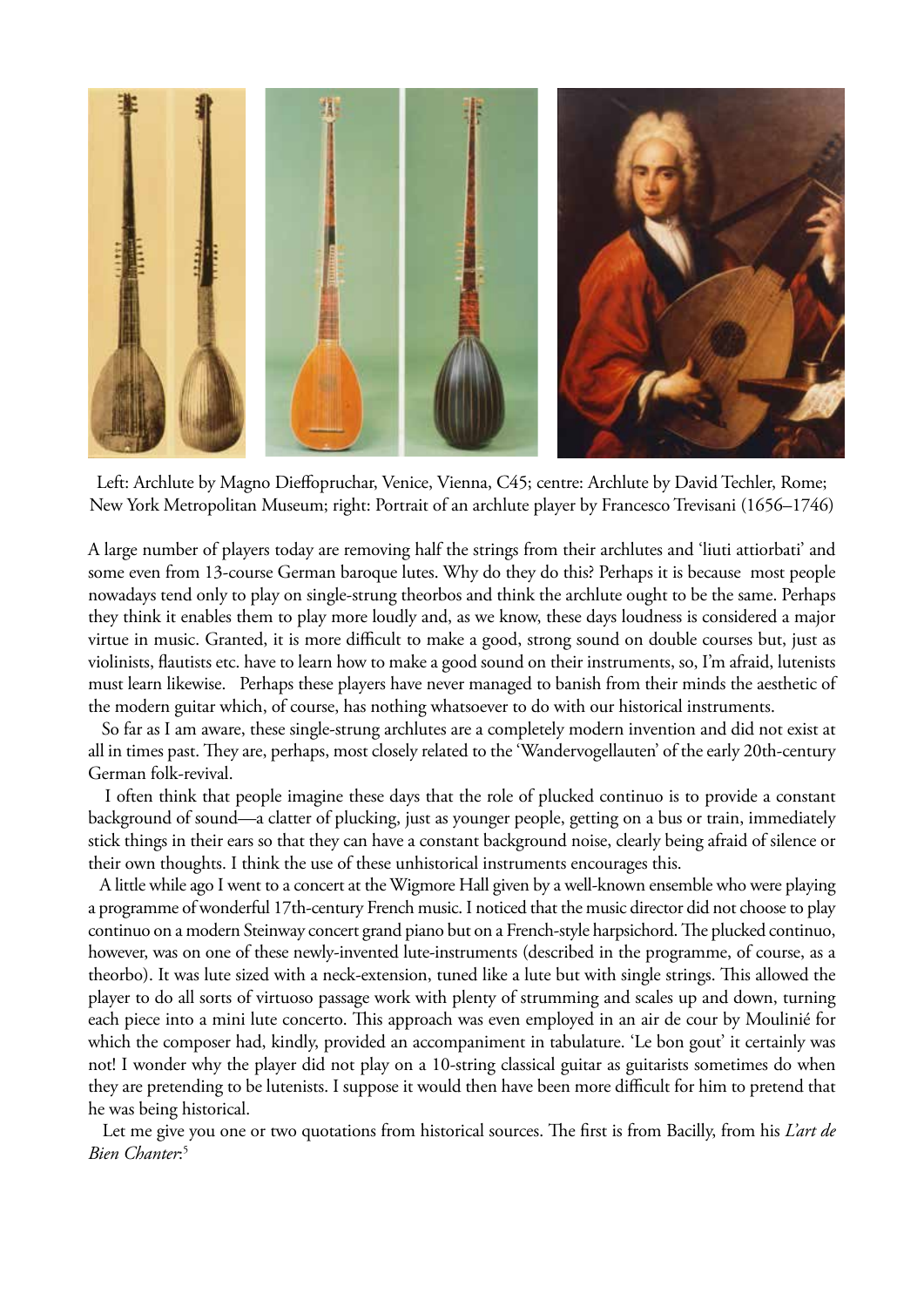Among the instruments used at present to sustain the voice are the harpsichord, the viol and the theorbo, the harp being no longer in use. The viol and the harpsichord haven't the grace and the accommodation found in the theorbo, which is a necessary thing for accompanying all kinds of voices. This may be because the sweetness of the theorbo adapts itself to weak and delicate voices while the other instruments tend to obscure such a voice. The question, therefore, arises: 'Is it necessary to be accompanied by a theorbo in order to perform a song properly?'

 Undoubtedly, the beauty of a song is not set off to good advantage when it is accompanied by an instrument which obscures the voice. The instrument ought to accompany the person singing the melody . . . for the purposes of outlining the harmonies properly. This type of accompaniment is much more serviceable than the type in which the union of voice and instrument serves only to suffocate the fine points of the song in the resulting confusion, even though the result may be harmonically appropriate.

 However, it is necessary to establish the fact that if the theorbo isn't played with moderation—if the player adds too much confusing figuration (as do most accompanists, more to demonstrate the dexterity of their fingers than to aid the person they are accompanying) it then becomes an accompaniment of the theorbo by the voice rather than the reverse.

Denis Delair (1690) states that:<sup>6</sup>

The theorbo does not have a range that is high enough to supply the compass needed for the treble clefs. One makes up for this defect by taking the treble notes an octave lower.

Not every instrument is suitable for accompanying since, in accompaniment, the trebles should not dominate the basses . . . This is the reason one ordinarily does not use the lute or guitar to accompany, since the trebles are too dominant and the basses not long enough.

Very few chords are played in fast pieces and in slow recitatives chords are separated by some silence in order to feature the voice.

And from an earlier generation, Agostino Agazzari (1607):<sup>7</sup>

I say the same of the lute, harp, theorbo, harpsichord etc., when they serve as a foundation with one or more voices singing above them, for in this case, to support the voice, they must maintain a solid, sonorous, sustained harmony, playing now piano, now forte, according to the quality and quantity of the voices, the place and the work, while, to avoid interfering with the singer, they must not re-strike the strings too often when he executes a passage or expresses a passion.

He who plays the lute (which is the noblest instrument of them all) must play it nobly, with much invention and variety, not as is done by those who, because they have a ready hand, do nothing but play runs and make divisions from beginning to end when playing with other instruments which do the same, in all of which, nothing is heard but babel and confusion, displeasing and disagreeable to the listener.

How do these modern-day players manage to get away with such blatantly unhistorical practices? Well, of course, the answer is ignorance and it is not just on the part of the players.

 I think there are three groups of people involved in all of this. First, the players themselves. Are they ignorant of the history of their own instrument? For professional players, that would be unacceptable. It is forty years since the late Robert Spencer published an article in *Early Music* (October 1976) entitled 'Chitarrone, Theorbo and Archlute' (now at http://www.vanedwards.co.uk/spencer/html/). Yes, we have learned quite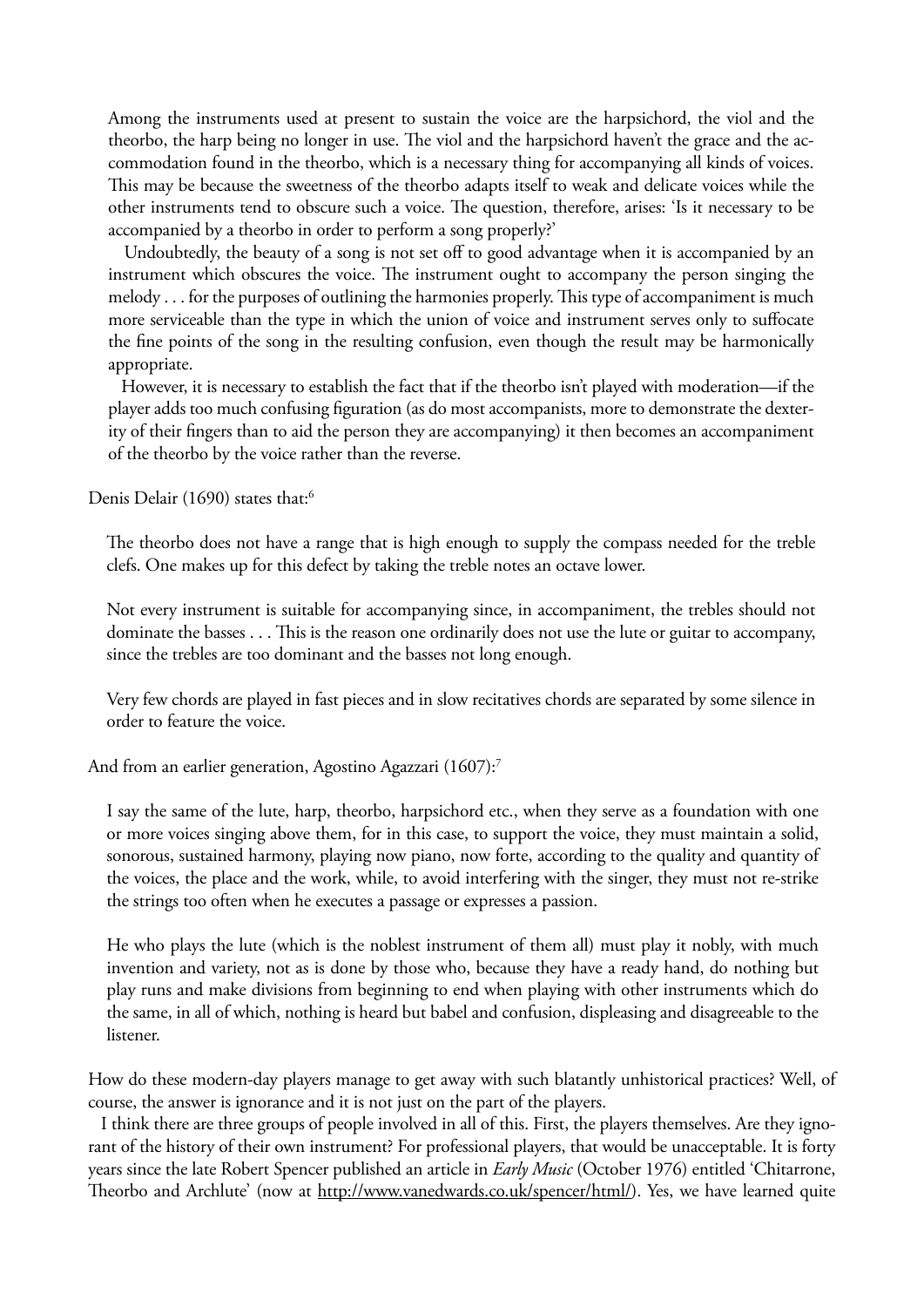a lot since then but it is still the best introduction to the subject and every lute student should read it and absorb it.

 Perhaps these players know what they ought to do but simply couldn't care less about doing it. That would be worse than unacceptable. In this group I would also include teachers because they have the responsibility of passing on to their pupils the proper, historical way of doing things. Students and young players inevitably have a narrow view of their music-making, tending to copy what they see around them and especially following the example of any famous groups. This is how unhistorical practices spread—perhaps this is why we have to experience the annoying habit of sticking drums with everything! It is the teachers' role not to encourage such things but to point out how different the historical practice was. Remember Socrates—he was unjustly accused of corrupting the young but he had to drink hemlock just the same!

 The next group is that of music directors and I would include here directors of early music festivals and the 'fixers', i.e. those people who book the players in ensembles. These are all the people who employ lutenists. Even though throughout the whole period with which we are concerned the lute and its related instruments were central to music-making, they are, today, considered rather fringe instruments and directors of music, for the most part, do not feel the need to understand the various types of lutes and theorbos. Their background is most likely to be as a keyboard player, an orchestral stringed-instrument player or a choral conductor, and their feeling no need to understand the lute is the same as if a specialist in 19th and early 20th-century music were to ignore the piano as a completely alien instrument. They, probably, just assume that the lutenist will turn up with the right sort of instrument for the job. Well, they should be able to trust the lutenist but, as I have indicated, such trust is often ill-founded. I should like to think that music directors would learn enough about plucked continuo instruments and stop employing players who blatantly flout historical practice. Their ignorance often means that plucked continuo is used in an unsuitable way and is, therefore, not as successful as it should be. We see theorbos and, Heaven help us, baroque guitars in works by Bach. Did Bach ever use a theorbo, I wonder?

 When Constantijn Huygens was part of a diplomatic trip to Venice, he went to vespers on the feast of St John the Baptist in the church of St John and St Lucy and heard music composed and directed by Monteverdi. He describes the forces as 10 or 12 voices accompanied by 2 cornetti, 2 violins, 2 fagotti, a bass viol of monstrous size, organs and 4 theorbos.<sup>8</sup> How often do we hear an ensemble like that today?

 The third group is that of the critics and the audience. Critics generally know nothing about lutes and, even if they did, would probably be too polite to criticise a player for being blatantly unhistorical, or may consider that it didn't matter.

 The audience is the only group which is entirely innocent. Because there has been an 'Early Music Movement' over the past fifty or so years they, reasonably, assume, when they see a lute-like instrument with some sort of neck extension, that they are about to hear an historically-minded performance, only to be deceived! I can illustrate this in another way. Everyone thinks that they can own Bach. His music is played on the banjo, the piano-accordion, the concert grand piano and the modern classical guitar but, with these instruments, no one is under the illusion that they are hearing the music as Bach might have intended it to be heard. When it is arranged and played on a theorbo or a single-strung 'archlute', because of the 'Early Music Movement' most audiences would assume that they were listening to the sort of performance which might have been heard in Bach's day whereas, in fact, they are not getting anything different from the performance on the banjo or piano-accordion.

 As you know, when you go to a concert, you usually get a programme which lists the music about to be played, probably some programme notes as well as short biographies of the performers. These biographies will tell you with whom the players studied, all the masterclasses in which they have participated and all the ensembles they have played in (many of which you will never have heard of) but I have never read anything to the effect that 'these players are not particularly interested in an historical way of doing things, preferring, instead, their own way, unrestricted by considerations of the past.' Well, why not? That would simply be being honest with the audience who would then know what it was they were listening to.

 You probably think that I am being totally negative and you may be muttering things about 'the authenticity police'. Everything that I have said boils down to one word: 'respect'. We should remember that all we